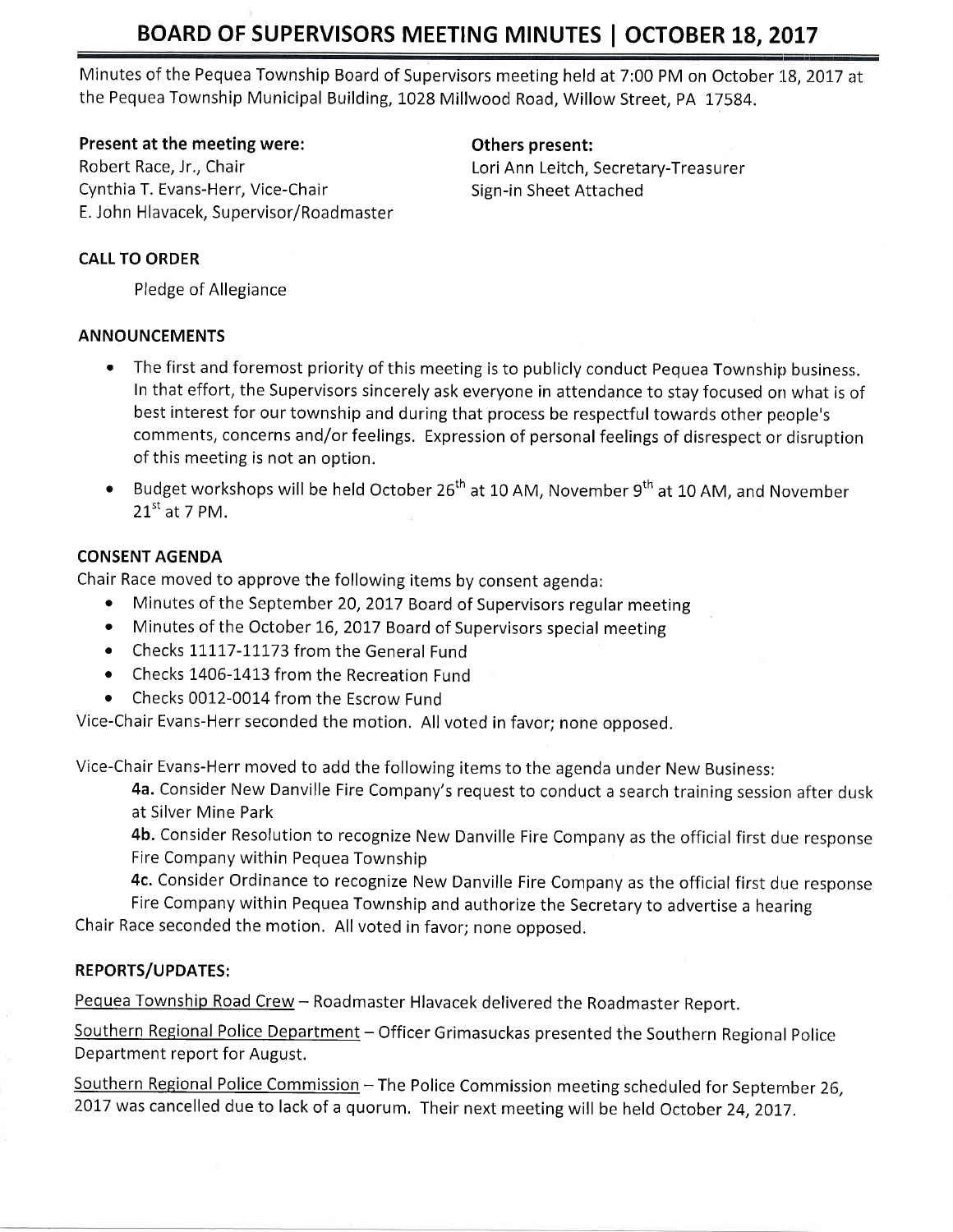## BOARD OF SUPERVISORS MEETING MINUTES | OCTOBER 18, 2017

Lancaster County Inter-Municipal Committee - A meeting was held on October 11, 2017, but our representative was unable to attend.

Pequea Township Zoning Hearing Board - No hearings scheduled.

Pequea Township Planning Commission - At their meeting held September 27, 2017, the Planning Commission recommended the Board of Supervisors approve the revised Zoning Ordinance amendment. Pequea Township Park and Recreation Board - The Park Board met on October 11, 2017. They discussed having a Facebook page for Silver Mine Park,

#### PUBLIC COMMENTS:

Public comments for items not on the agenda will be taken at this time. Please come to the lectern, state your name and address, and limit your comments to three minutes so that others can speak if they wish. Additional time may be granted at the Board's discretion.

Christian Larrick, Assistant Fire Chief of the New Danville Fire Company, read a statement prepared by New Danville Fire Chief Bradley Shenk and New Danville Fire Company President Kenneth Stauffer regarding their assumption of primary responsibility for fire protection services in Pequea Township due to the closure of the West Willow Fire Company.

Jackie Johns of 23 Pine Lane encouraged the Board to resolve Old Business items instead of tabling them. She also thanked the Supervisors for pursuing representation on the Suburban Lancaster Sewer Authority Board, notified them of a free tree program, and urged everyone to get a flu shot,

#### OLD BUSINESS:

1. Consider draft Burning Ordinance - Supervisor Hlavacek moved to delete Section 4.E. of the draft Burning Ordinance which prohibits fires between sunset and sunrise. Chair Race serconded the motion.

> Tom Feeman of 343 Nolt Avenue advocated stricter regulations for burning in high density residential districts.

Dennis Miller of 336 Pleasant View Drive believes banning all burning in developments would be extreme.

After discussion, Supervisor Hlavacek rescinded his motion and Chair Race rescinded his second. Vice-Chair Evans-Herr moved to table the item and authorize the Secretaryto post the Burrning Ordinance draft to the Pequea Township website for public input, Chair Race seconded the motion. All voted in favor; none opposed.

- 2. Consider proposed Zoning Ordinance and Subdivision & Land Development Ordinance amendments - Vice-Chair Evans-Herr moved to set the hearing for the Zoning Ordinance and Subdivision and Land Development Ordinance Amendments on November 15, 2017 at 6:50 PM and authorized the Secretary to advertise it. Chair Race seconded the motion. All voted in favor; none opposed.
- 3. Consider Resolution establishing form of notice of Tree Removal to Abutting Property Owners - Chair Race moved to adopt Resolution 457-2017 determining the form of notice of tree removal to abutting property owners. Supervisor Hlavacek seconded the motion.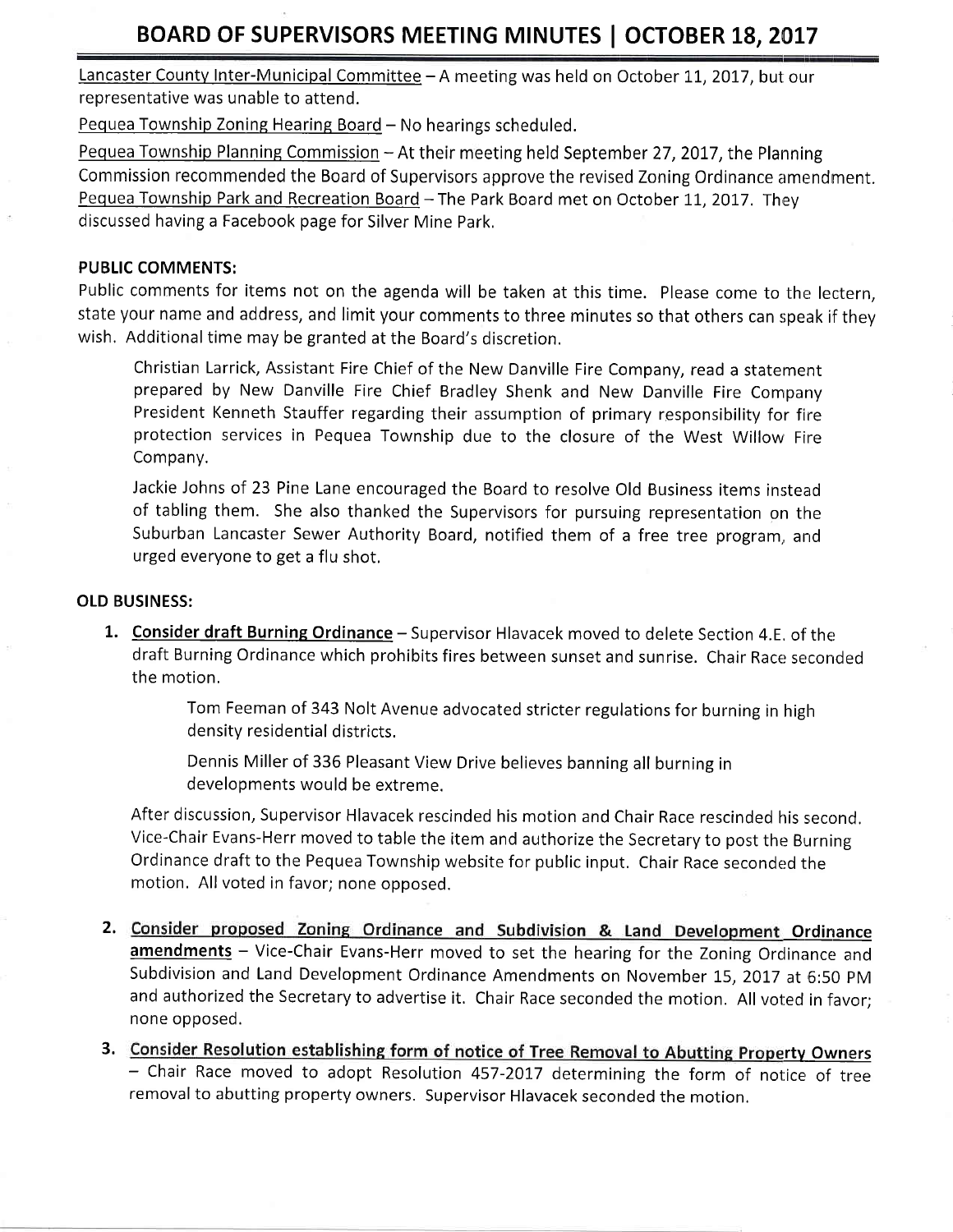Jackie Johns of 23 Pine Lane complained about the Road Crew trimming branches hanging in the right-of-way in front of her property over the summer. She suggested waiting until autumn when the trees are dormant.

All voted in favor of adopting Resolution 457-2017; none opposed.

#### NEW BUSINESS:

- 1. Consider enforcement action for violations at 134 Run Valley Road Chair Race moved to authorize the Township Code Enforcement Officer to pursue civil action against David and Elizabeth Esh of 134 Run Valley Road for conducting agricultural activities without a Conservation Plan or Erosion & Sedimentation Control Plan. Vice-Chair Evans-Herr seconded the motion. All voted in favor; none opposed.
- 2. Consider Intergovernmental Insurance Cooperative Agreement Vice-Chair Evans-Herr moved to set the hearing for the Ordinance to join the Intergovernmental Insurance Cooperative on November 15, 2017 at 6:55 PM and authorized the Secretary to advertise it. Supervisor Hlavacek seconded the motion. All voted in favor; none opposed.
- 3. Consider Snow Removal Contracts Supervisor Hlavacek moved to authorize Chair Race to execute the Snow Removal Contracts with Future View Farms and J. Martin Harnish on behalf of the Township. Chair Race seconded the motion. All voted in favor; none opposed.
- 4. Consider compensation increase for Assistant Secretary Chair Race moved to increase the hourly rate of Assistant Secretary Kimberly Ulaky to sixteen dollars and fifty cents (516.50). Supervisor Hlavacek seconded the motion. All voted in favor; none opposed.
- 4a. Consider New Danville Fire Company's request to conduct a search training session after dusk at Silver Mine Park - Chair Race moved to approve New Danville Fire Company's request to conduct a search training session after dusk at Silver Mine Park on October 23, 2017. Vice-Chair Evans-Herr seconded the motion, Allvoted in favor; none opposed.
- 4b. Consider Resolution to recognize New Danville Fire Company as the official first due response Fire Company within Pequea Township - Chair Race moved to adopt Resolution 458-2017 to recognize the New Danville Volunteer Fire Company as the official first due response Fire Company within Pequea Township. Vice-Chair Evans-Herr seconded the motion. All voted in favor; none opposed,
- 4c. Consider Ordinance to recognize New Danville Fire Company as the official first due response Fire Company within Pequea Township and authorize the Secretary to advertise a hearing -Vice-Chair Evans-Herr moved to set the hearing for the Ordinance to recognize the New Danville Fire Company as the official first due response Fire Company within Pequea Township for November 9,2017 at 9:45 AM and authorize the Secretary to advertise it. Chair Race seconded the motion. All voted in favor; none opposed.

#### RECESS at 7:40 PM on 10/18/17

Chair Race recessed the meeting to reconvene at the Pequea Township Municipal Building on Wednesday, October 25, 2017 at 8:30 AM.

#### RECONVENE at 8:31 AM on 10/25/17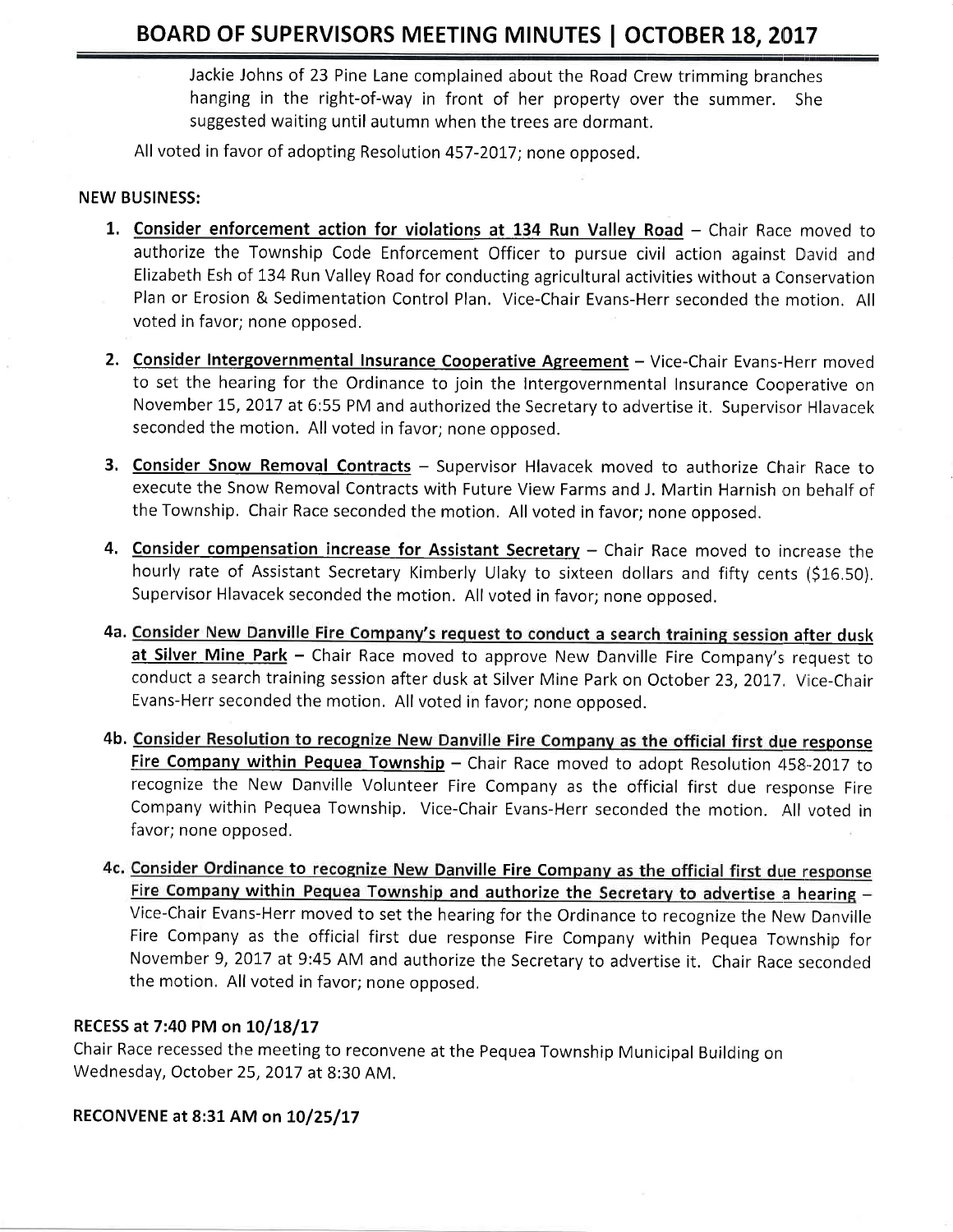## BOARD OF SUPERVISORS MEETING MINUTES | OCTOBER 18, 2017

Chair Race reconvened the meeting on Wednesday, October 25, 2017 at the Pequea Township Municipal Building.

5. Discuss assignment of Police Pension Plan - Vice-Chair Evans-Herr moved to accept Resolution 2017-01 adopted by the Southern Regional Police Commission on October 24, 2017 regarding the assignment of the Police Pension Plan. Chair Race seconded the motion. All voted in favor; none opposed. Vice-Chair Evans-Herr then moved to authorize the Secretary to advertise a hearing to consider adopting an Ordinance regarding the assignment of the Police Pension Plan for November 9, 2017 at 9:30 AM. Chair Race seconded the motion. All voted in favor; none opposed.

Vice-Chair Evans-Herr moved to add an agenda item to consider rescheduling the first budget workshop. Chair Race seconded the motion. All voted in favor; none opposed.

5a. Consider Rescheduling Budget Workshop I - Vice-Chair Evans-Herr moved to change the date of the first budget workshop from Thursday, October 26, 2017 at 10:00 AM to Thursday, November 2, 2017 at 10:00 AM and authorize the Secretary to advertise the rescheduling. Chair Race seconded the motion. All voted in favor; none opposed,

## ADJOURNMENT at 8:37 AM on 10/25/17

Chair Race adjourned the meeting.

Respectfully Submitted,

Lori Ann Leitch, Secretary

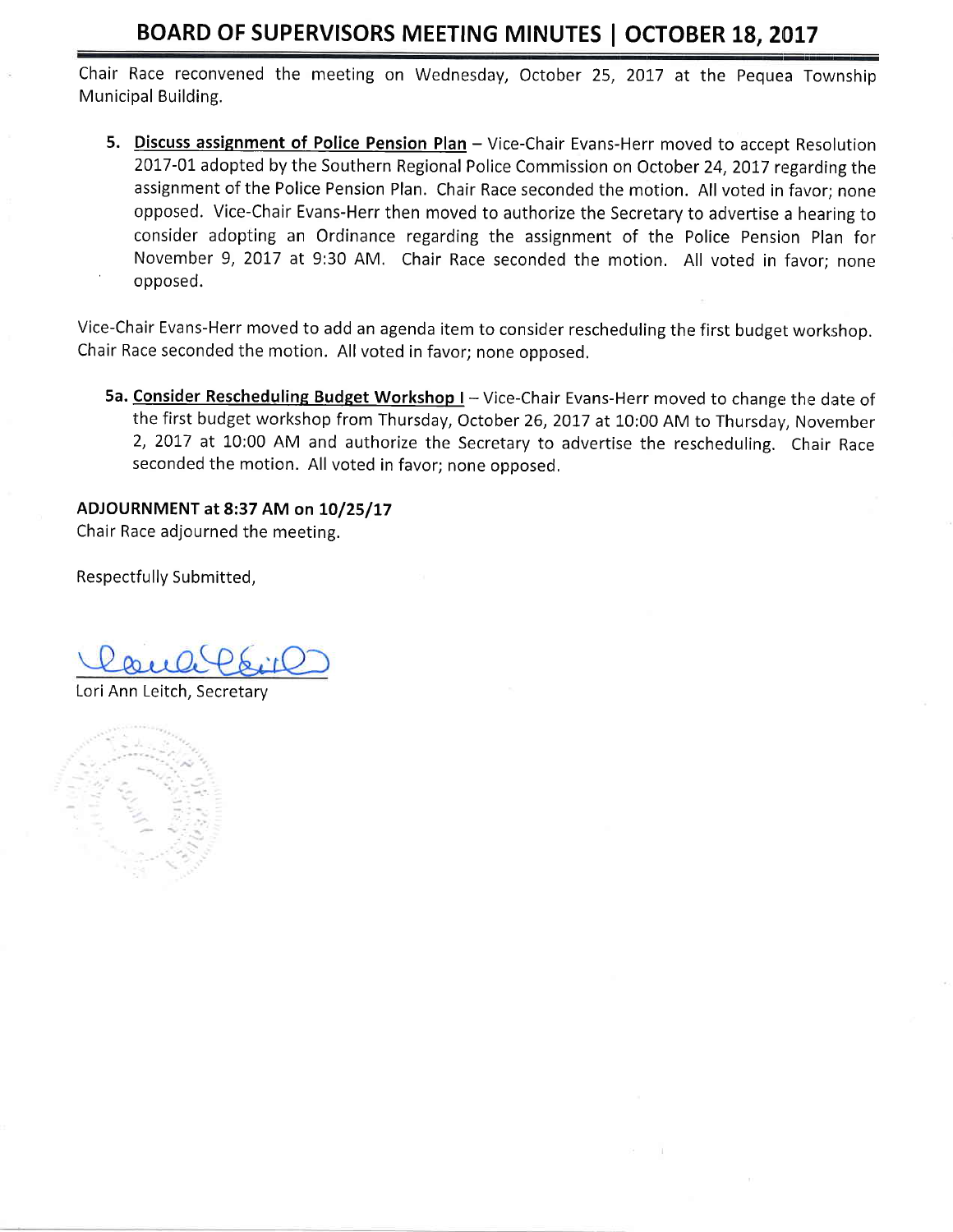Sign In Sheet Board of Supervisors Meeting 10/18/2017 Walt Kuhl Jackie John Sett Dastesio Kodney Stattery Michael Kuntz laine Jones Leen Soper RICHARD CUMMINGE Jean Karr 884 Die: Cover Starter Eml Houghton Duan & plom Joe Kecki Im Ridge Natalie Kecki Krader David Lefever Robert McFail Jr Janico Martin. Tutie Burkholder Shetche miles 平等 Drane Lefero E. Keller  $K.$  Staffe - ROPC LOTO GREAL Tom Fearum Scott Edwards Squie Flware Dum /2 Sasan Russ Micanoe Reuse Man Domeset Leavay Simpine